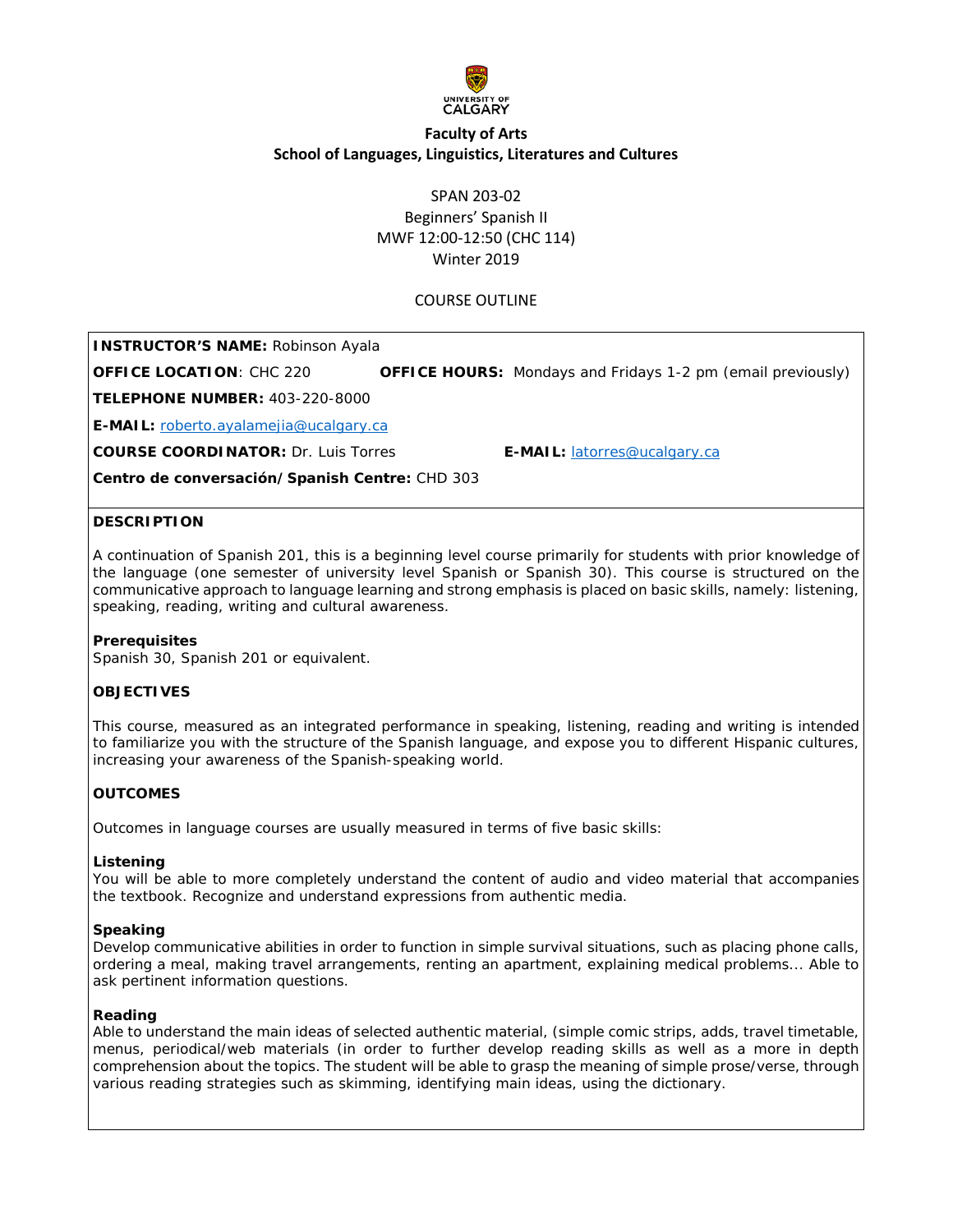

#### **Writing**

Begin to create structured written material (in paragraphs) to describe and narrate past events grounded in personal experience, and express opinions, hopes and desires for the immediate future. Able to apply useful writing strategies such as the pastiche, organizing ideas in chronological order, avoiding redundancy.

#### **Culture**

Increase knowledge of significant differences between the varied and rich Hispanic culture and the learner's native culture, in behavior, attitudes and other aspects. Develop an awareness of language as an essential element of culture.

### **DISTRIBUTION OF GRADES**

| 2 Exams, in class: C. V (repaso) y VI=20%; C. VII y VIII=20% | 40% |
|--------------------------------------------------------------|-----|
| 2 Compositions (in class) 2 x 10%                            | 20% |
| Oral exam or in-class presentation                           | 10% |
| Class attendance and Participation                           | 10% |
| Lab. attendance and participation                            | 10% |
| Hola Pass                                                    | 10% |
| Total                                                        | 100 |

### **GRADING SCALE**

### **Undergraduate Grading System and Spanish 203 Class Scale**

| Grade        | <b>Class Scale</b> | <b>Grade Point Value</b> | Description                                                                           |  |
|--------------|--------------------|--------------------------|---------------------------------------------------------------------------------------|--|
| $A+$         | $100 - 96$         | 4.00                     | Outstanding performance                                                               |  |
| A            | 95-91              | 4.00                     | Excellent performance                                                                 |  |
| A-           | 90-86              | 3.70                     | Approaching excellent performance                                                     |  |
| $B+$         | $85 - 81$          | 3.30                     | Exceeding good performance                                                            |  |
| B            | 80-76              | 3.00                     | Good performance                                                                      |  |
| $B -$        | $75 - 71$          | 2.70                     | Approaching good performance                                                          |  |
| $C +$        | $70 - 67$          | 2.30                     | Exceeding satisfactory performance                                                    |  |
| $\mathsf{C}$ | $66 - 62$          | 2.00                     | Satisfactory performance                                                              |  |
| $C -$        | $61 - 58$          | 1.70                     | Approaching satisfactory performance.                                                 |  |
| $D+$         | 57-54              | 1.30                     | Marginal pass. Insufficient preparation for subsequent courses in the<br>same subject |  |
| D            | 53-50              | 1.00                     | Minimal Pass. Insufficient preparation for subsequent courses in the<br>same subject. |  |
| F            | $0 - 49$           | 0.00                     | Failure. Did not meet course requirements.                                            |  |

### **REQUIRED TEXTS**

**The class includes a: Review of Capítulo V, Cap. VI, VII, VIII and IX. See content below.**

**Lucia Caycedo Garner , Debbie Rusch, Marcela Dominguez. U of C Custom Edition of** *¡Claro que sí!* **for Span 203** w/iLrn bundled in (audio-enhanced eBook with interactive activities, companion videos, diagnostic activities, access to tutoring services). Nelson Education, 2014. ISBN-13: 978-0-17-656729-3 ISBN-10: 0-17-656729-1

#### **RECOMMENDED TEXTS**

- *Collins Spanish Dictionary*. Spanish/English. English/Spanish.
- Wordreference : <http://www.wordreference.com/es/>
- Emily Spinelly. *English Grammar for Students of Spanish*. 5th. ed. The Olivia & Hill Press.
- ISBN-13: 978- 0934034333 ISBN-10: 0934034338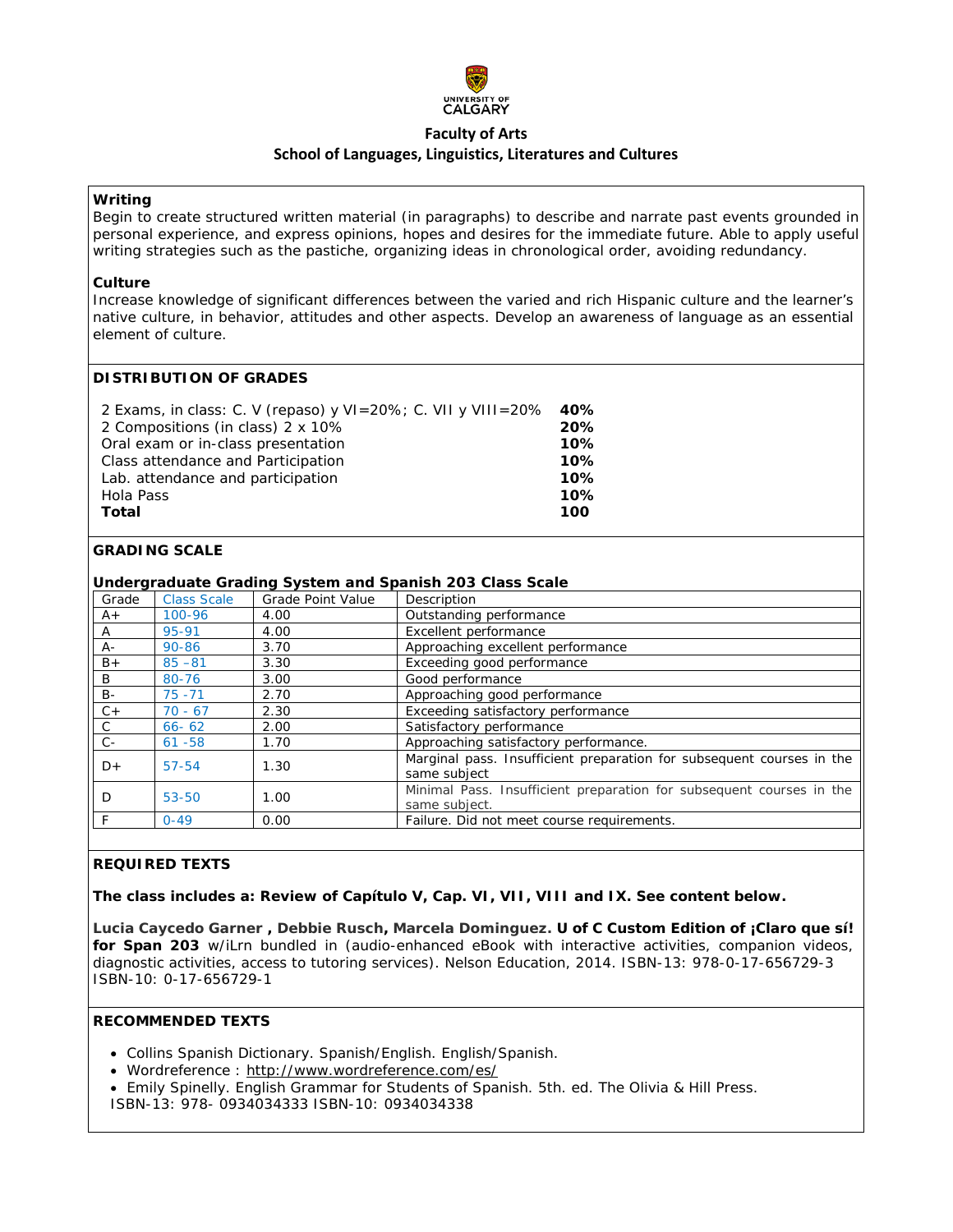

|              |                                                                                                                                                                    | CONTENIDO DE LOS CAPÍTULOS VI to IX |                                                                                                                                                                               |                |                                                                                                                                                      |                                                      |                                                                                                                                                                                               |  |
|--------------|--------------------------------------------------------------------------------------------------------------------------------------------------------------------|-------------------------------------|-------------------------------------------------------------------------------------------------------------------------------------------------------------------------------|----------------|------------------------------------------------------------------------------------------------------------------------------------------------------|------------------------------------------------------|-----------------------------------------------------------------------------------------------------------------------------------------------------------------------------------------------|--|
| Capítulos    | 6                                                                                                                                                                  |                                     | $\overline{7}$                                                                                                                                                                |                | 8                                                                                                                                                    |                                                      | 9                                                                                                                                                                                             |  |
| Vocabulario  | a. Los números<br>b. La familia<br>c. Expresiones                                                                                                                  |                                     | a. En el teléfono<br>b. En el hotel<br>c. Medios de transporte<br>d. Expresiones                                                                                              |                | a. La comida<br>b. Rubén Blades<br>c. Los deportes<br>d. Expresiones                                                                                 |                                                      | a. La<br>salud,<br>medicamentos<br>b. El carro                                                                                                                                                |  |
| Gramática    | a. Preposiciones de lugar<br>y otras<br>b. El pretérito, verbos y<br>preposiciones<br>c.Pronombres de objeto<br>indirecto<br>d.Palabras afirmativas y<br>negativas |                                     | a. Pretérito<br>(verbos<br>irregulares, con cambios<br>en la raíz)<br>b. haceque<br>c. El imperfecto (la edad<br>y la hora en el pasado)<br>d. Pronombre de objeto<br>directo |                | a. Gustar<br>otros<br>y<br>verbos similares<br>$b. D$ and $l$<br>object<br>pronouns<br>c. Ya and todavía<br>d. Describing<br>the<br>past: imperfecto |                                                      | a. Pretérito e imperfecto<br>b. Time expressions<br>c. Narrating<br>and<br>describing in the past<br>d. iba a; tenía/tuve que<br>e. saber/conocer<br>f. Past<br>Participle<br>as<br>adjective |  |
| Lecturas     | a. Lecturas del libro<br>b. Colombia, Venezuela<br>c. Estrategia:<br>Skimming                                                                                      |                                     | a. Lecturas del libro<br>b. Historia de España<br>c. Estrategia:<br>el l<br>párrafo                                                                                           |                | a. Lecturas del libro<br>b. Guatemala,<br>EL<br>Salvador, Honduras<br>c. Estrategia:<br><b>Finding references</b>                                    |                                                      | a. Lecturas del libro<br>b. Chile; Paraguay<br>c. Estrategia:<br><b>Approaching literature</b>                                                                                                |  |
|              |                                                                                                                                                                    |                                     | CALENDARIO DEL CURSO SPAN 203 (Beginners' Spanish II)                                                                                                                         |                |                                                                                                                                                      |                                                      |                                                                                                                                                                                               |  |
| Enero        |                                                                                                                                                                    |                                     |                                                                                                                                                                               | Febrero        |                                                                                                                                                      |                                                      |                                                                                                                                                                                               |  |
| Semana       |                                                                                                                                                                    |                                     |                                                                                                                                                                               | Semana         |                                                                                                                                                      |                                                      |                                                                                                                                                                                               |  |
|              | Viernes 11                                                                                                                                                         |                                     | Introducción y repaso C. 5                                                                                                                                                    | 4              | Lunes 4                                                                                                                                              | Capítulo 7                                           |                                                                                                                                                                                               |  |
| 1            | Lunes 14                                                                                                                                                           | Repaso C. 5; C. 6                   |                                                                                                                                                                               |                | Miér. 6                                                                                                                                              | Capítulo 7                                           |                                                                                                                                                                                               |  |
|              | Miér. 16                                                                                                                                                           | Capítulo 6                          |                                                                                                                                                                               |                | Viernes 8                                                                                                                                            | Capítulo 7                                           |                                                                                                                                                                                               |  |
|              | Viernes 18                                                                                                                                                         | Capítulo 6                          |                                                                                                                                                                               | 5              | Lunes 11                                                                                                                                             | Capítulo 7                                           |                                                                                                                                                                                               |  |
| 2            | Lunes 21                                                                                                                                                           | Capítulo 6                          |                                                                                                                                                                               |                | Miér. 13                                                                                                                                             | Capítulo 7                                           |                                                                                                                                                                                               |  |
|              | Miér. 23                                                                                                                                                           | Capítulo 6                          |                                                                                                                                                                               |                | Viernes 15                                                                                                                                           | Capítulo 7                                           |                                                                                                                                                                                               |  |
|              | Viernes 25                                                                                                                                                         | Capítulo 6                          |                                                                                                                                                                               | 6              | Lunes 18                                                                                                                                             | <b>Term Break</b>                                    |                                                                                                                                                                                               |  |
| 3            | Lunes 28                                                                                                                                                           | Capítulo 6                          |                                                                                                                                                                               |                | Miér. 20                                                                                                                                             | <b>Term Break</b>                                    |                                                                                                                                                                                               |  |
|              | Miér. 30                                                                                                                                                           | Capítulo 6                          |                                                                                                                                                                               |                | Viernes 22                                                                                                                                           | <b>Term Break</b>                                    |                                                                                                                                                                                               |  |
| Febrero      | <b>Viernes 1</b>                                                                                                                                                   | <b>COMPOSICIÓN</b><br>clase.        | 1.<br>En                                                                                                                                                                      | $\overline{7}$ | Lunes <sub>25</sub>                                                                                                                                  | Capítulo 7                                           |                                                                                                                                                                                               |  |
|              |                                                                                                                                                                    |                                     |                                                                                                                                                                               |                | Miér. 27                                                                                                                                             | Capítulo 7                                           |                                                                                                                                                                                               |  |
|              |                                                                                                                                                                    |                                     |                                                                                                                                                                               | Marzo          | <b>Viernes 1</b>                                                                                                                                     | (C. 5-repaso y C. 6)                                 | <b>EXAMEN 1. En clase.</b>                                                                                                                                                                    |  |
| <b>Marzo</b> |                                                                                                                                                                    |                                     |                                                                                                                                                                               | <b>Abril</b>   |                                                                                                                                                      |                                                      |                                                                                                                                                                                               |  |
| Semana       |                                                                                                                                                                    |                                     |                                                                                                                                                                               | Semana         |                                                                                                                                                      |                                                      |                                                                                                                                                                                               |  |
| 8            | Lunes 4                                                                                                                                                            | Capítulo 8                          |                                                                                                                                                                               | 12             | Lunes 1                                                                                                                                              | Capítulo 9                                           | Date to hand in the Hola Pass                                                                                                                                                                 |  |
|              | Miér. 6                                                                                                                                                            | Capítulo 8                          |                                                                                                                                                                               |                | Miér. 3                                                                                                                                              | Capítulo 9<br>Examen oral o presentación en<br>clase |                                                                                                                                                                                               |  |
|              | Viernes 8                                                                                                                                                          | Capítulo 8                          |                                                                                                                                                                               |                | Viernes 5                                                                                                                                            | Capítulo 9<br>Examen oral o presentación en<br>clase |                                                                                                                                                                                               |  |
| 9            | Lunes 11                                                                                                                                                           | Capítulo 8                          |                                                                                                                                                                               | 13             | Lunes 8                                                                                                                                              | Capítulo 9<br>Examen oral o presentación en<br>clase |                                                                                                                                                                                               |  |
|              | Miér. 13                                                                                                                                                           | Capítulo 8                          |                                                                                                                                                                               |                | Miér. 10                                                                                                                                             | Capítulo 9<br>clase                                  | Examen oral o presentación en                                                                                                                                                                 |  |
|              | Viernes 15                                                                                                                                                         | Capítulo 8 Hola Pass                |                                                                                                                                                                               |                | Viernes 12                                                                                                                                           | Capítulo 9<br>día)                                   | Last class.<br><b>COMPOSICIÓN 2. En clase.</b><br>Examen oral, con cita (último                                                                                                               |  |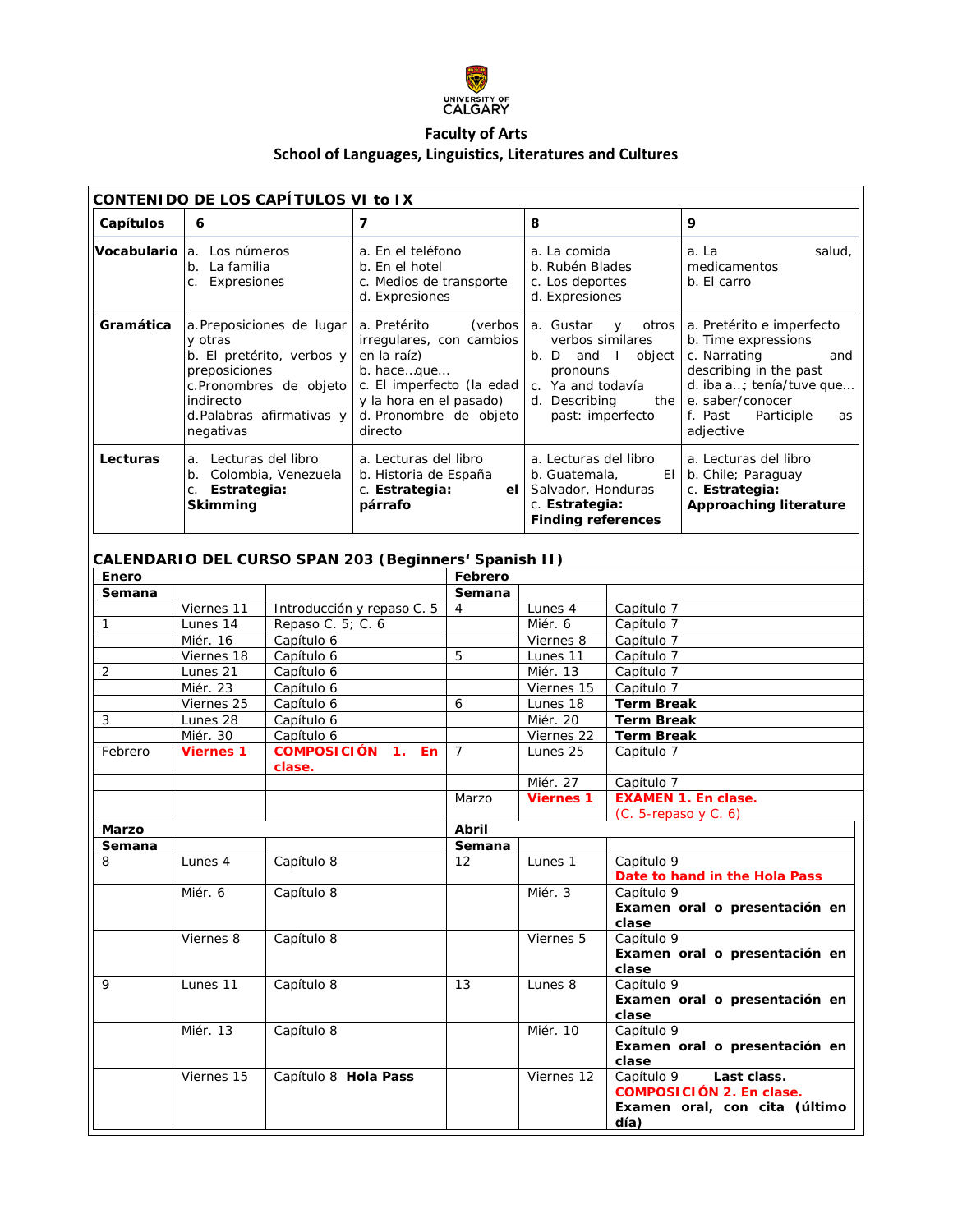

| 10 | Lunes 18   | Capítulo 8 Hola Pass        |
|----|------------|-----------------------------|
|    | Miér. 20   | Capítulo 8 Hola Pass        |
|    | Viernes 22 | <b>EXAMEN 2. En clase.</b>  |
|    |            | Cap. $7 \vee 8$             |
|    | Lunes 25   | Capítulo 9 Hola Pass        |
|    | Miér. 27   | Capítulo 9 Hola Pass        |
|    | Viernes 29 | Capítulo 9 <b>Hola Pass</b> |

### **COURSE NOTES**

The calendar and other information about this course posted on D2L (Desire to Learn) is not binding and can change according to the needs of the class. **The final grade for this course will be determined as stated under DISTRIBUTION OF GRADES.**

### **2 Exams (in class) 20% and 20% = 40%**

Questions on listening comprehension, reading, writing, vocabulary, grammatical structures and culture can be part of these exams. They might include review questions from the previous chapters and all materials presented in class. Check the course schedule for specific dates for exams. Failure to attend the class on the day of the exam will result in an F, unless the student has a compelling reason to be absent.

**No dictionaries, books, notes or electronic devices (iPods, cell phones, Blackberries, etc.) are allowed.**

### **2 Compositions, in class. 2 x 10% = 20%**

The grade assigned will take into consideration:

- Ideas and organization (use of linking words, fluidity…)
- Variety and correct use of the grammatical structures learned during the course
- Variety and correct use of the vocabulary learned during the course
- Spelling, accents, punctuation and general presentation regarding margins, neatness…

Check the course schedule for specific dates for the compositions. Failure to attend the class on the day of the exam will result in an F, unless the student has a compelling reason to be absent.

**No books, notes or electronic devices (iPods, cell phones, Blackberries, etc.) are allowed. A small dictionary is permitted.**

### **Oral Exam. 10%**

**Attention.** *Your Instructor also have the option to implement an in-class group presentation (2 or 3 students) or a video submission (2 or 3 students) instead of the Oral Exam.*

The oral exam option will take place at the instructor's office (CHD303), during the last two weeks of class, outside regular class time. It will normally be done between 2 or 3 students. Each group will be given a topic 15 minutes before the exam. Then each group will prepare the dialogue to be presented to the instructor for evaluation**. Students are not allowed to read any prepared text during this exam**. Finally, there will be an open conversation between the students and the instructor. Evaluations and grades will be assessed individually. Failure to show up for the final oral will result in an F.

# **The grade assigned will be based on**:

- Interaction
- Variety and correct use of the grammatical structures learned in this course
- Variety and correct use of the vocabulary learned in this course
- **Fluency**

### **Class attendance and participation. 10%**

To derive the utmost benefit from instruction, daily attendance is essential. Lack of attendance may adversely affect your overall performance and may have a negative impact on your final grade. The final grade calculation takes into account your attendance and active, positive contribution to classes.

#### **The grade for attendance and participation will be assessed as follows**: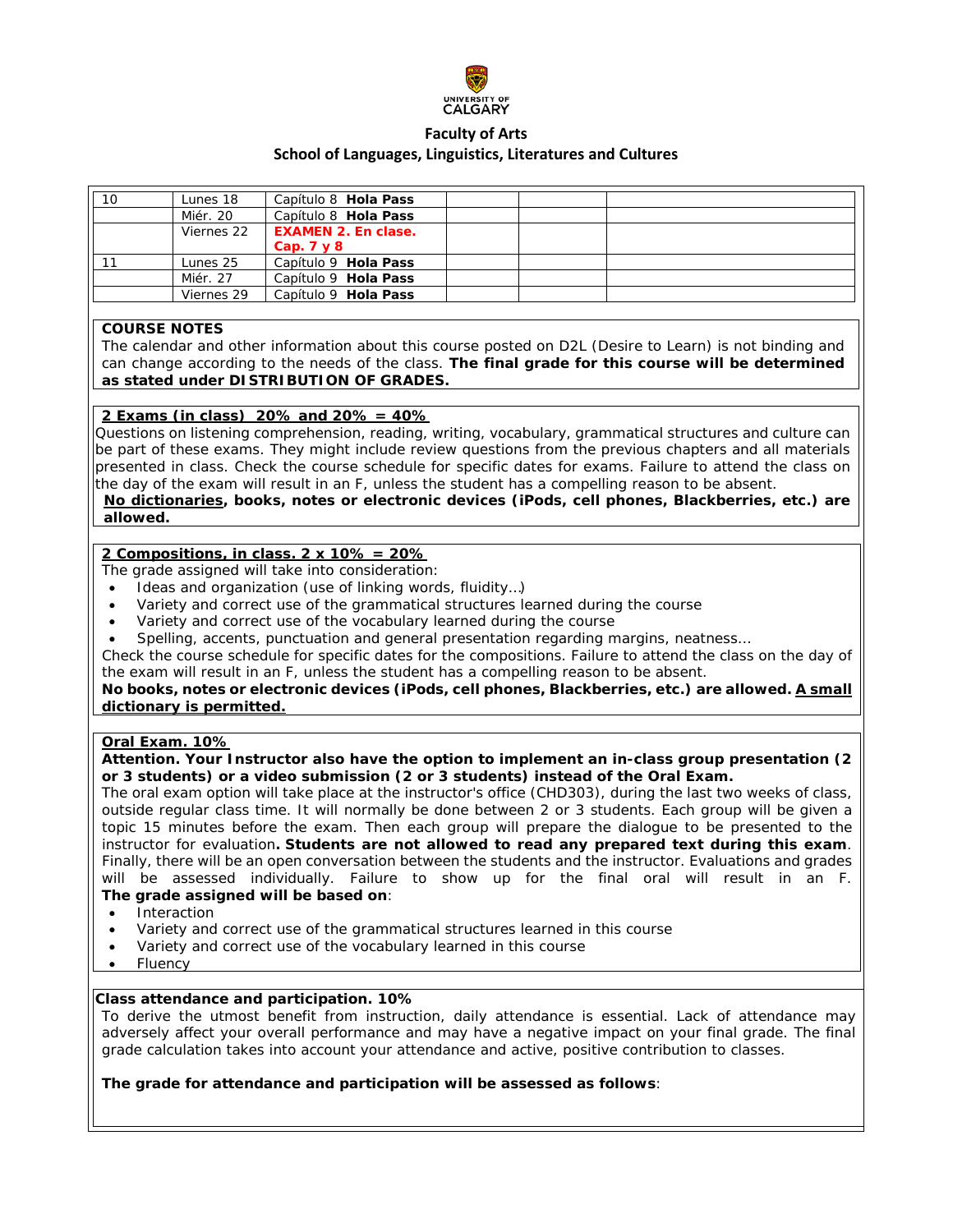

| A (Excellent)                                                                                                                                                                                       | C (Good)                                                                                                      |  |  |  |
|-----------------------------------------------------------------------------------------------------------------------------------------------------------------------------------------------------|---------------------------------------------------------------------------------------------------------------|--|--|--|
| Preparation: Always well prepared.*                                                                                                                                                                 | Preparation: Adequately prepared.                                                                             |  |  |  |
|                                                                                                                                                                                                     |                                                                                                               |  |  |  |
| Participation: attentive** and always volunteers;                                                                                                                                                   | Participation: Attentive and occasionally volunteers;                                                         |  |  |  |
| always tries to use Spanish with classmates and                                                                                                                                                     | sometimes needs to be reminded to use Spanish with                                                            |  |  |  |
| instructor; makes the most of each activity or                                                                                                                                                      | instructor and classmates; responds and completes                                                             |  |  |  |
| real resourcefulness<br>exercise:<br>shows<br>and                                                                                                                                                   | exercises with minimal imagination; does not engage                                                           |  |  |  |
| imagination when using the language; responds                                                                                                                                                       | classmates beyond the minimum requirements for an                                                             |  |  |  |
| to and engages classmates in a respectful                                                                                                                                                           | assignment.                                                                                                   |  |  |  |
| manner; remains critical and open-minded                                                                                                                                                            |                                                                                                               |  |  |  |
|                                                                                                                                                                                                     | D (Fair)                                                                                                      |  |  |  |
| toward target and native culture.                                                                                                                                                                   |                                                                                                               |  |  |  |
|                                                                                                                                                                                                     | Preparation: Usually unprepared.                                                                              |  |  |  |
| B (Very good)                                                                                                                                                                                       | Participation: Makes little effort to participate or                                                          |  |  |  |
| Preparation: Usually well prepared.                                                                                                                                                                 | complete exercises; rarely tries to use Spanish with the                                                      |  |  |  |
| Participation:<br>attentive<br>frequently<br>and                                                                                                                                                    | instructor or classmates.                                                                                     |  |  |  |
| volunteers; almost always tries to use Spanish                                                                                                                                                      |                                                                                                               |  |  |  |
| with classmates and instructor; makes the most                                                                                                                                                      | F (Poor)                                                                                                      |  |  |  |
| of each activity or exercise; completes activities                                                                                                                                                  | Preparation: Always unprepared.                                                                               |  |  |  |
| and exercises with some imagination and                                                                                                                                                             | Participation: makes no contribution to the class                                                             |  |  |  |
|                                                                                                                                                                                                     |                                                                                                               |  |  |  |
| resourcefulness; makes some effort to engage                                                                                                                                                        | whatsoever.                                                                                                   |  |  |  |
| fellow; shows some development of cultural                                                                                                                                                          |                                                                                                               |  |  |  |
| sensitivity.                                                                                                                                                                                        |                                                                                                               |  |  |  |
|                                                                                                                                                                                                     |                                                                                                               |  |  |  |
| *Well prepared= you completed all of your homework                                                                                                                                                  |                                                                                                               |  |  |  |
|                                                                                                                                                                                                     | ** Focus on the class. Arriving late, having outside conversations, leaving the room, gathering materials     |  |  |  |
|                                                                                                                                                                                                     | before class is finished, allowing your cell phone to ring, texting, etc. shows a lack of common courtesy and |  |  |  |
| is more disruptive and distracting than you may realize.                                                                                                                                            |                                                                                                               |  |  |  |
|                                                                                                                                                                                                     | • Depending on their abilities, students should spend an average of 2 hours of preparation for each class     |  |  |  |
|                                                                                                                                                                                                     |                                                                                                               |  |  |  |
| period.                                                                                                                                                                                             |                                                                                                               |  |  |  |
|                                                                                                                                                                                                     | Students are encouraged to communicate consistently on the target language and to attend the Centro de        |  |  |  |
| conversación (CHD 303) to practice.                                                                                                                                                                 |                                                                                                               |  |  |  |
|                                                                                                                                                                                                     |                                                                                                               |  |  |  |
| LAB. Attendance and Participation: Spanish in action. 10%                                                                                                                                           |                                                                                                               |  |  |  |
|                                                                                                                                                                                                     | The main objective of the lab. is to practice Spanish by using several appropriate strategies.                |  |  |  |
| Please, consider the following:                                                                                                                                                                     |                                                                                                               |  |  |  |
| The Assistant is responsible for 10% of your final grade. The grade is based on attendance and<br>$\bullet$                                                                                         |                                                                                                               |  |  |  |
| participation                                                                                                                                                                                       |                                                                                                               |  |  |  |
| The Assistant will help guide the different activities and answer some questions<br>$\bullet$                                                                                                       |                                                                                                               |  |  |  |
|                                                                                                                                                                                                     |                                                                                                               |  |  |  |
| The Assistant will observe and evaluate your performance during the different activities<br>The lab. is a great opportunity to practice some selected themes appropriate for conversation and other |                                                                                                               |  |  |  |
|                                                                                                                                                                                                     |                                                                                                               |  |  |  |
| practice                                                                                                                                                                                            |                                                                                                               |  |  |  |
| The success of the lab. depends on your active participation, knowledge and personal interest                                                                                                       |                                                                                                               |  |  |  |
| Please, for your benefit, help create a positive and dynamic atmosphere in the lab.                                                                                                                 |                                                                                                               |  |  |  |
|                                                                                                                                                                                                     |                                                                                                               |  |  |  |
| The grade will be assessed as follows                                                                                                                                                               |                                                                                                               |  |  |  |
| Only attended 1-6 labs. = $F$ , plus a % for participation                                                                                                                                          |                                                                                                               |  |  |  |
| $8 = D$ , plus or minus a % for or lack of participation                                                                                                                                            |                                                                                                               |  |  |  |
| $9 = C$ , plus or minus a % for or lack of participation                                                                                                                                            |                                                                                                               |  |  |  |
|                                                                                                                                                                                                     |                                                                                                               |  |  |  |
| $10 = B$ , plus or minus a % for or lack of participation                                                                                                                                           |                                                                                                               |  |  |  |
| 11 = A-, plus or minus a % for or lack of participation                                                                                                                                             |                                                                                                               |  |  |  |
| 12 -13 = A-, plus or minus a % for or lack of participation                                                                                                                                         |                                                                                                               |  |  |  |
| The % will be determined by the Lab. Assistant.                                                                                                                                                     |                                                                                                               |  |  |  |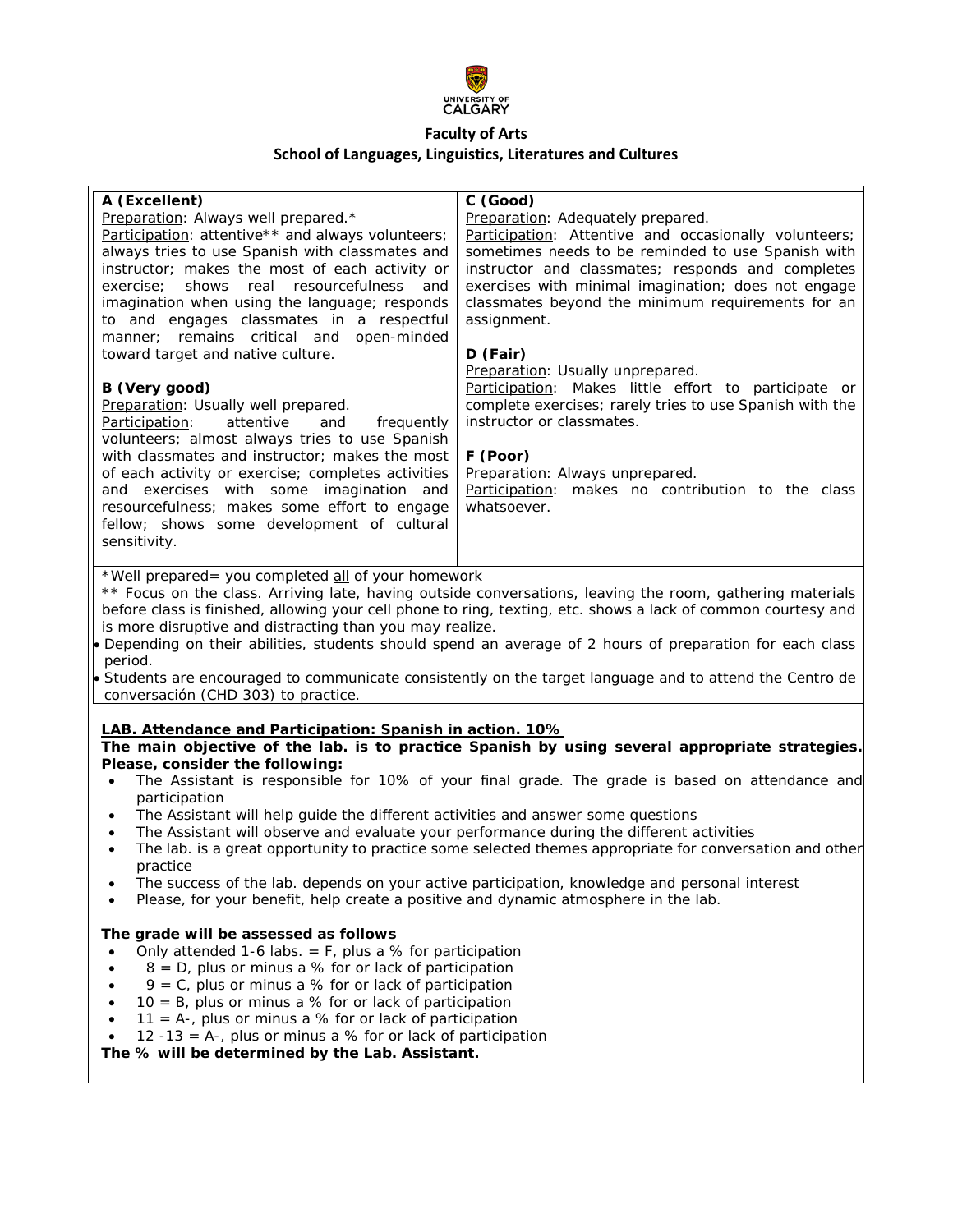

## **Faculty of Arts**

### **School of Languages, Linguistics, Literatures and Cultures**

### **Hola Pass. 10%**

**Requirements: Use your imagination, use props., communicate and have fun with Spanish… This exercise will help you to:**

- Have a flexible interaction with a tutor and hear other Spanish accents, different from that of your instructors
- Develop confidence interacting with others through a presentation or a prepared dialogue
- Learn and practice through conversation or presentation, with an option to review and present again at a later date
- Use your knowledge of proper etiquette in conversation with a Spanish speaker and time management (there is limited time to make your presentation or present a dialogue)
- Get introduced to the **Spanish Language Centre**, a Centre dedicated to help students practice Spanish
- Get to know the resources available in the Centre and participate in their festivities
- Get to know other students interested in learning Spanish

Students, individually or in pairs, are required to attend the following activity at the Spanish Centre (Centro de Tertulia). Other activities offered by the Spanish Centre are optional but students are highly encouraged to attend.

### **Activity: "En el restaurante: una cena memorable con mi familia." Your presentation should take place between March 15 to March 29**

A week prior to these dates a list of possible time slots will be posted at the Spanish Centre, located in CHD 303. Students will choose the time more convenient for them and write their names on the list. If a student has to change the time, he/she should send an e-mail to the Spanish Centre coordinator and choose another time slot as soon as possible.

If students perform this activity successfully, the tutor will stamp a passport provided to the student at the time of the activity. In turn, the student will hand in the passport to the instructor at the next class. If the tutor sees that the student or students need to do more work to pass the activity, they will be permitted a few extra days to revise and they should make another appointment. The last date to hand in the stamped passport to the instructor is **March 29, 2019**.

### **Late assignments and missed tests policy:**

- Attendance to class and to all exams and compositions is compulsory. A student who is absent from a test, exam, or oral presentation for legitimate reasons must notify the instructor as soon as possible so that an alternative arrangement can be made.
- Do not make travel arrangements for the dates when exams or compositions are scheduled.
- Missed tests, assignments and examinations with no legitimate reason will be given a grade of F.
- 5% of the grade will be deducted for each day a written assignment is late.

**Electronic submission of assignments:** No electronic submissions are allowed, only hard copies. **Use of electronic devices is not permitted, unless authorized by your Instructor.**

*The School's drop-box, located in the foyer area of the third floor in Craigie Hall between blocks D and C, is available for depositing assignments and course work. The material placed in the drop-box will be collected and date-stamped at the beginning and at the end of the working day.*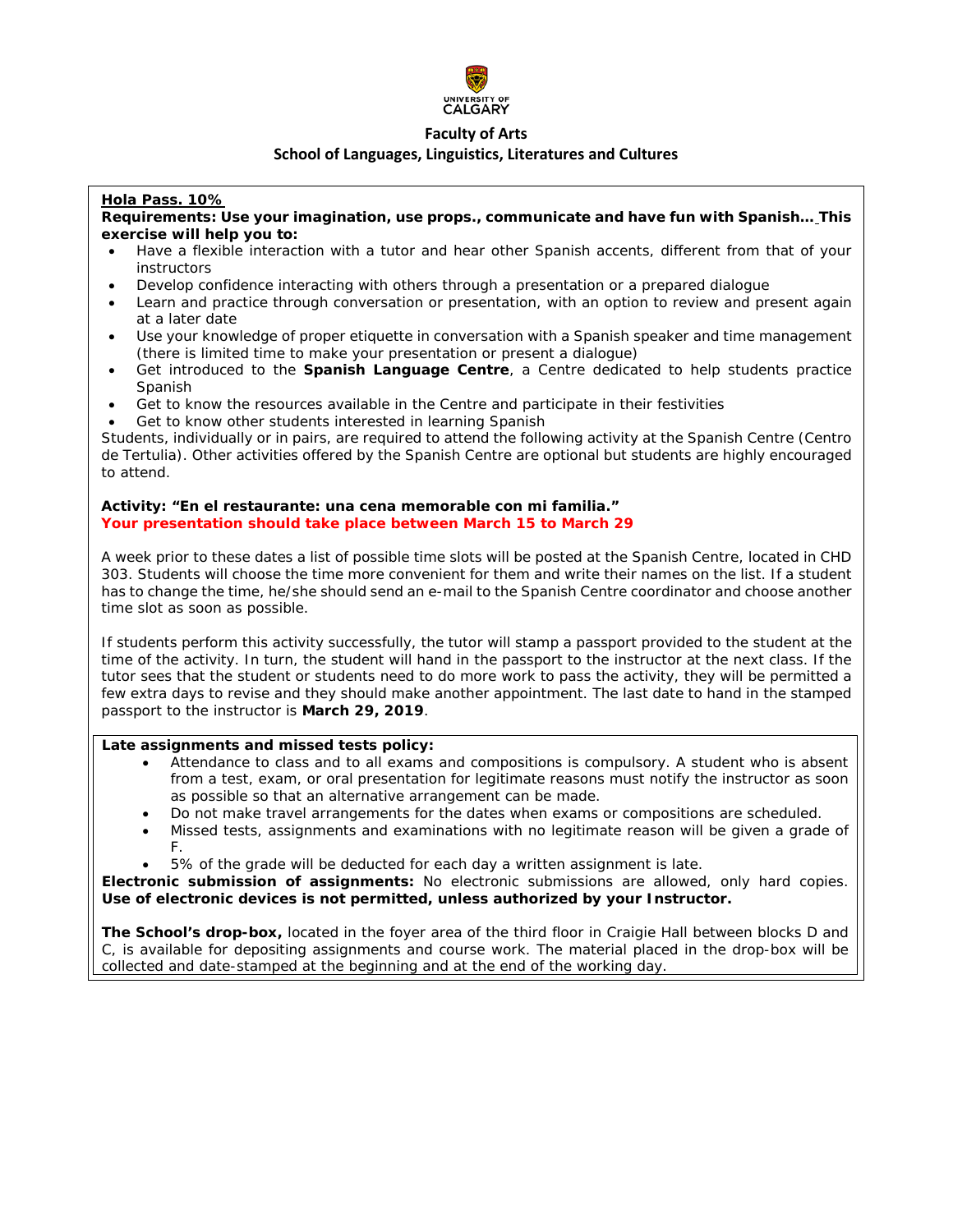

### **ACADEMIC MISCONDUCT**

1. **Plagiarism** is a serious offence, the penalty for which is an F on the assignment and possibly also an F in the course, academic probation, or requirement to withdraw. Plagiarism exists when:

a) the work submitted or presented was done, in whole or in part, by an individual other than the one submitting or presenting the work (this includes having another impersonate the student or otherwise substituting the work of another for one's own in an examination or test);

b) parts of the work are taken from another source without reference to the original author;

c) the whole work (e.g., an essay) is copied from another source, and/or

d) a student submits or presents work in one course which has also been submitted in another course (although it may be completely original with that student) without the knowledge of or prior agreement of the instructor involved.

While it is recognized that scholarly work often involves reference to the ideas, data and conclusions of other scholars, intellectual honesty requires that such references be explicitly and clearly noted."

Plagiarism occurs not only when direct quotations are taken from a source without specific acknowledgement but also when original ideas or data from the source are not acknowledged. A bibliography is insufficient to establish which portions of the student's work are taken from external sources; footnotes or other recognized forms of citation must be used for this purpose.

2. **Cheating** at tests or examinations includes but is not limited to dishonest or attempted dishonest conduct such as speaking to other candidates or communicating with them under any circumstances whatsoever; bringing into the examination room any textbook, notebook, memorandum, other written material or mechanical or electronic device not authorized by the examiner; writing an examination or part of it, or consulting any person or materials outside the confines of the examination room without permission to do so, or leaving answer papers exposed to view, or persistent attempts to read other students' examination papers.

3. **Other academic misconduct** includes, but is not limited to, tampering or attempts to tamper with examination scripts, class work, grades and/or class records; failure to abide by directions by an instructor regarding the individuality of work handed in; the acquisition, attempted acquisition, possession, and/or distribution of examination materials or information not authorized by the instructor; the impersonation of another student in an examination or other class assignment; the falsification or fabrication of clinical or laboratory reports; the non-authorized tape recording of lectures.

4. Any student who voluntarily and consciously aids another student in the commission of one of these offences is also guilty of academic misconduct.

### **ACADEMIC ACCOMMODATIONS**

The student accommodation policy can be found at: [ucalgary.ca/access/accommodations/policy.](http://www.ucalgary.ca/access/accommodations/policy)

Students needing an Accommodation because of a Disability or medical condition should communicate this need to Student Accessibility Services in accordance with the Procedure for Accommodations for Students with Disabilities [ucalgary.ca/policies/files/policies/student-accommodation-policy.](http://www.ucalgary.ca/policies/files/policies/student-accommodation-policy.pdf)

Students needing an Accommodation based on a Protected Ground other than Disability, should communicate this need, preferably in writing, to the course instructor.

### **EMERGENCY EVACUATION ASSEMBLY POINTS**

Craigie Hall: Professional Faculties food court (alternate: Education Block food court) Education Block and Tower: Scurfield Hall atrium (alternate: Professional Faculties food court) Kinesiology: north courtyard, MacEwan Student Centre (alternate: University Theatres lobby)<br>For the complete list of assembly points please For the complete list of assembly points please consult <http://www.ucalgary.ca/emergencyplan/assemblypoints>

# **FACULTY OF ARTS PROGRAM ADVISING AND STUDENT INFORMATION RESOURCES**

Have a question, but not sure where to start?

The Arts Students' Centre is the overall headquarters for undergraduate programs in the Faculty of Arts. The key objective of this office is to connect students with whatever academic assistance they may require.